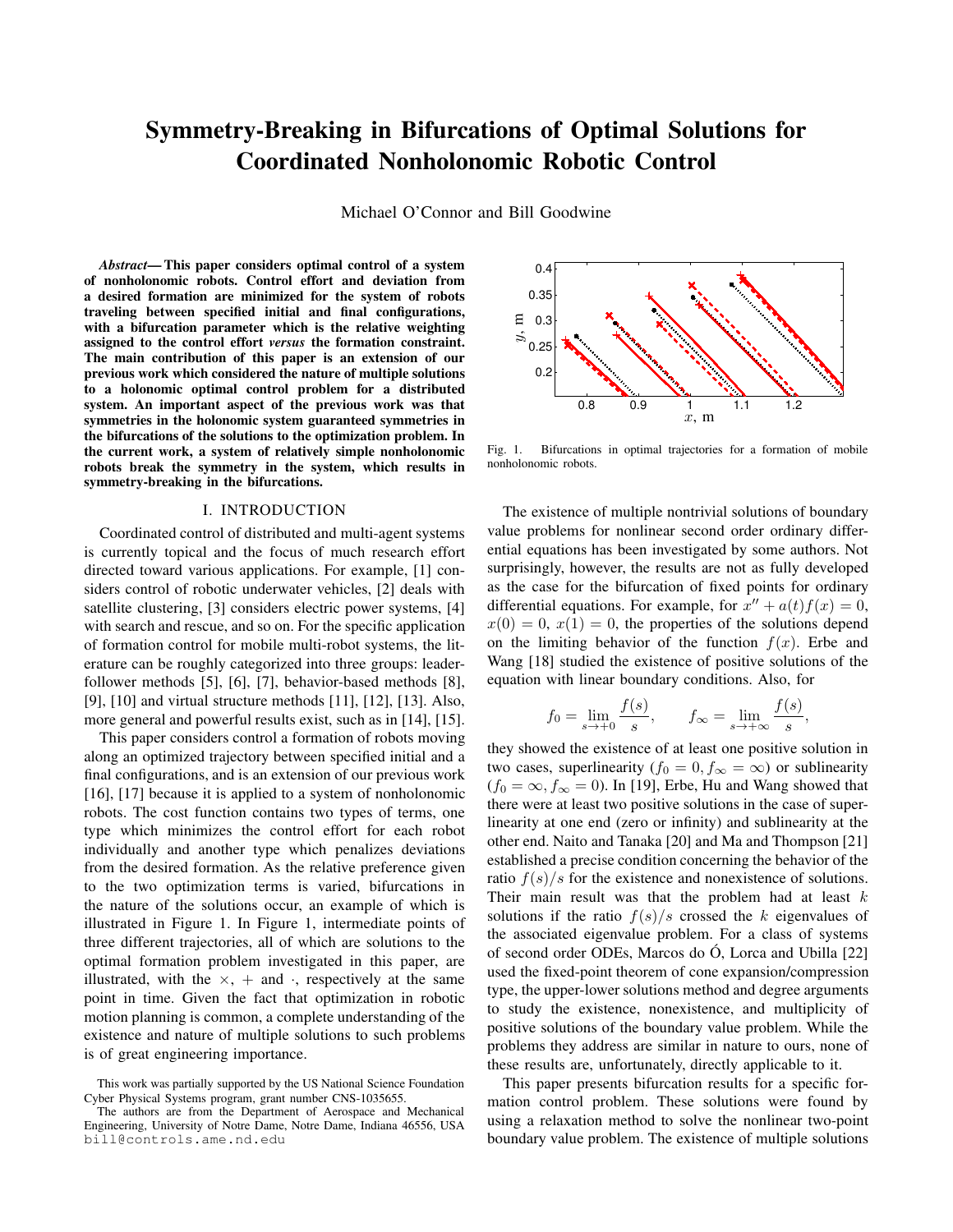

Fig. 2. Kinematic MICAbot model.

and their bifurcation structure is important for robotics and controls engineers who deal with motion planning methods that are based on optimization techniques. Knowledge of the existence and nature of bifurcations of solutions of this type are important for practicing engineers because if a solution is found that is optimal, but not necessarily desirable, it may be the case that a different solution for the same cost function exists and is superior, for example, for obstacleavoidance reasons. Searching for multiple solutions of an optimization problem may be less costly than reformulating the optimization problem. Also, if the complete bifurcation structure of the system can be constructed, it provides a possible obstacle-avoidance scheme in that it a choice can be made among various locally optimal trajectories.

### II. SYSTEM AND SOLUTION METHOD

The nonholonomic model considered in this paper is the MICAbot platform, a centimeter-scale two-wheeled robot [23]. Kinematically, it resembles a wheelchair, having three degrees of freedom and two control inputs. Hence, it is underactuated by one degree of freedom. Figure 2 shows the MICAbot geometry. The state variables are  $x, y$ , and  $\theta$ , which correspond to the three degrees of freedom. The controlled inputs are  $u$  and  $v$ , the angular velocities of the wheels. For all the simulations in this paper, the wheel radius,  $r$ , and half the axle track, b, are assumed to be 2 cm and 5 cm, respectively.

Assuming a rolling without slipping condition for each wheel, the kinematics of the MICAbot are described by three nonholonomic constraints:

$$
\begin{aligned}\n\dot{x} &= \frac{r}{2}\cos\theta(u+v) \\
\dot{y} &= \frac{r}{2}\sin\theta(u+v) \\
\dot{\theta} &= \frac{r}{2b}(u-v).\n\end{aligned} \tag{1}
$$

Using a standard calculus of variations approach with the

cost functional which minimizes the control effort

$$
L^* = \frac{1}{2}(u^2 + v^2) + \lambda_x \left(\dot{x} - \frac{r}{2}\cos\theta(u+v)\right) + \lambda_y \left(\dot{y} - \frac{r}{2}\sin\theta(u+v)\right) + \lambda_\theta \left(\dot{\theta} - \frac{r}{2b}(u-v)\right), \quad (2)
$$

we obtain following ordinary differential equations for optimal solutions

$$
\dot{x} = \frac{r}{2} \cos \theta (u + v), \quad \dot{\lambda}_x = 0
$$
  
\n
$$
\dot{y} = \frac{r}{2} \sin \theta (u + v), \quad \dot{\lambda}_y = 0
$$
  
\n
$$
\dot{\theta} = \frac{r}{2b} (u - v), \qquad \dot{\lambda}_\theta = \frac{r}{2} (u + v) (\lambda_x \sin \theta - \lambda_y \cos \theta)
$$

where

$$
u = \frac{r}{2} \left( \lambda_x \cos \theta + \lambda_y \sin \theta + \frac{1}{b} \lambda_\theta \right)
$$
  

$$
v = \frac{r}{2} \left( \lambda_x \cos \theta + \lambda_y \sin \theta - \frac{1}{b} \lambda_\theta \right).
$$

We use a relaxation method to determine numerical solutions with specified boundary conditions for these equations. For the system of first-order ODEs,  $\vec{x}'(t) - f(t, \vec{x}) = 0$  and the finite difference approximation define

$$
\vec{E}_k \equiv \vec{x}_k - \vec{x}_{k-1} - h_k f\left(\frac{1}{2}(t_k + t_{k-1}), \frac{1}{2}(\vec{x}_k + \vec{x}_{k-1})\right) = 0,
$$
  

$$
k = 2, 3, ..., M
$$
 (3)

where  $h_k = t_k - t_{k-1}$  and M is the number of mesh points. If  $n_1$  is the number of boundary conditions at the first boundary and  $n_2$  is the number of boundary conditions at the second boundary, then  $\vec{E}_1$  will have  $n_1$  nonzero entries and  $\vec{E}_{M+1}$  will have  $n_2$  nonzero entries. Since the relaxation method is iterative, incremental changes of each dependent variable,  $\Delta x_{i,k}$ , between iterations must be determined. A Taylor series expansion of Equation 3 results in

$$
\vec{E}_k(\vec{x}_k + \Delta \vec{x}_k, \vec{x}_{k-1} + \Delta \vec{x}_{k-1}) \approx E_{j,k}(\vec{x}_k, \vec{x}_{k-1}) + \sum_{n=1}^N \frac{\partial E_{j,k}}{\partial x_{n,k-1}} \Delta x_{n,k-1} + \sum_{n=1}^N \frac{\partial E_{j,k}}{\partial x_{n,k}} \Delta x_{n,k}, \quad (4)
$$

where  $j = 1, 2, ..., N$ , which gives  $M \times N - (n_1 + n_2)$ equations representing the interior points. For the first and second boundary conditions, respectively,

$$
\vec{E}_1(\vec{x}_1 + \Delta \vec{x}_1) \approx E_{j,1}(\vec{x}_1) + \sum_{n=1}^{N} \frac{\partial E_{j,1}}{\partial x_{n,1}} \Delta x_{n,1}, \quad (5)
$$

$$
\vec{E}_{M+1}(\vec{x}_M + \Delta \vec{x}_M) \approx E_{j,M+1}(\vec{x}_M) + \sum_{n=1}^N \frac{\partial E_{j,M+1}}{\partial x_{n,M}} \Delta x_{n,M},
$$
\n(6)

where  $j = 1, 2, ..., n_1$  for Equation 5 and  $j = 1, 2, ..., n_2$ for Equation 6. For the solution to converge, the left hand sides of Equations 4-6 obviously should approach zero. These equations are linear even if the differential equation is nonlinear, and hence,  $\Delta x_{j,k}$ , can be solved for using standard methods from linear algebra such as Gaussian elimination.

Now, considering a fleet or MICAbots operating in a coordinated manner instead of a single robot, consider a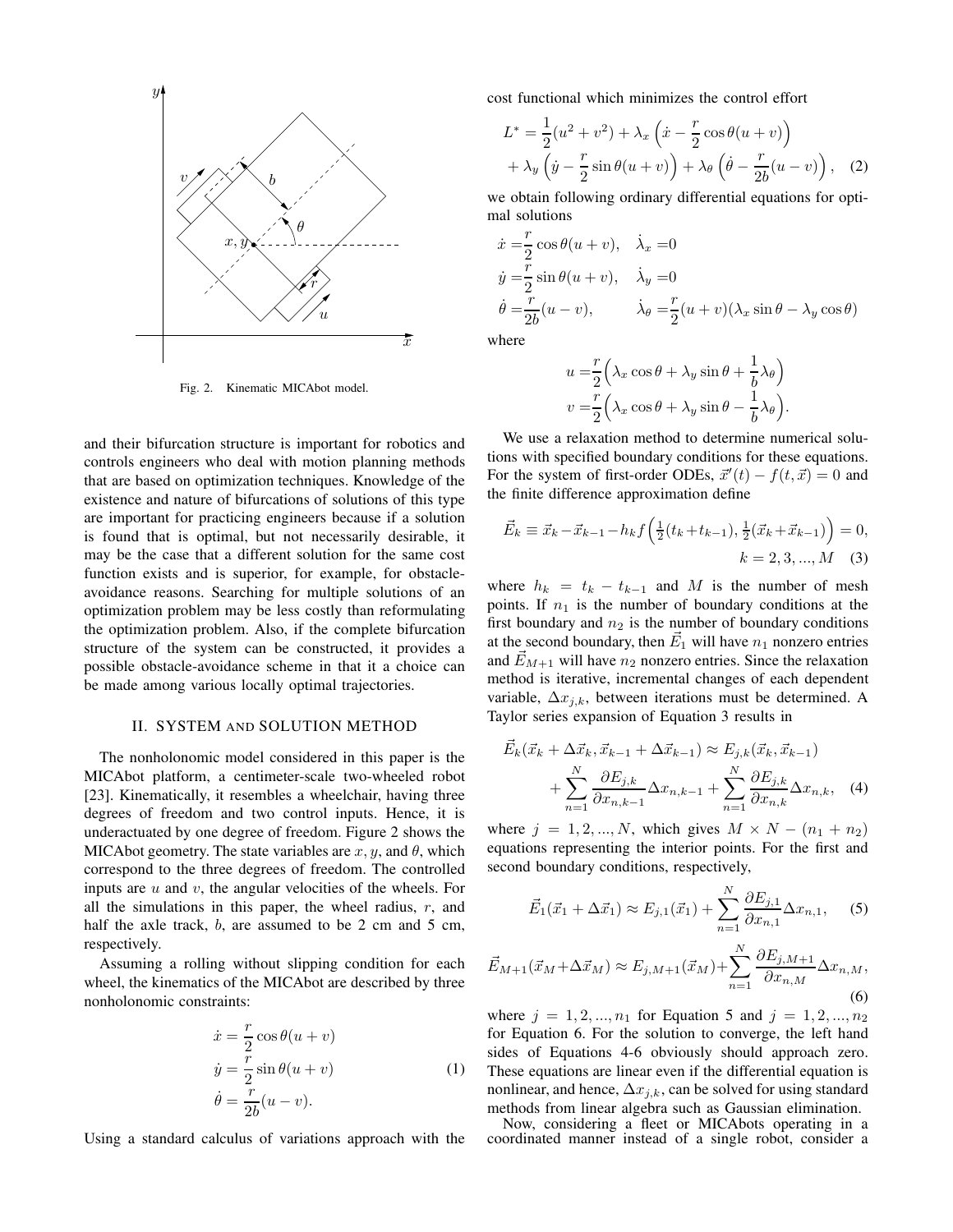| MICAbot      | Initial, $t = 0$ s |                | Final, $t = 1$ s |                |
|--------------|--------------------|----------------|------------------|----------------|
|              | $(x, y)$ , m       | $\theta$ , deg | $(x, y)$ , m     | $\theta$ , deg |
|              | (1.0, 0)           | 90             | (0, 1.0)         | 180            |
| 2            | (1.1, 0)           | 90             | (0, 1.1)         | 180            |
| $\mathbf{a}$ | (1.2, 0)           | 90             | (0, 1.2)         | 180            |
|              | (1.3, 0)           | 90             | (0, 1.3)         | 180            |
|              | (1.4, 0)           | 90             | (0, 1.4)         | 180            |
| TARI F I     |                    |                |                  |                |

BOUNDARY CONDITIONS FOR 5-MICABOT FORMATION.

system with  $n$  MICAbots where the desired distance between neighboring robots is specified. In that case, if we consider the cost functional

$$
J = \int_0^{t_f} \left[ \frac{1}{2} \sum_{i=1}^n u_i^2 + v_i^2 + \sum_{i=1}^n \left[ \lambda_{x_i} \left( \dot{x}_i - \frac{r}{2} \cos \theta_i (u_i + v_i) \right) + \lambda_{y_i} \left( \dot{y}_i - \frac{r}{2} \sin \theta_i (u_i + v_i) \right) + \lambda_{\theta_i} \left( \dot{\theta}_i - \frac{r}{2b} (u_i - v_i) \right) \right] + k \sum_{i=1}^{n-1} \left( d_{i,i+1} - \tilde{d} \right)^2 \right] dt
$$
 (7)

where  $d_{i,i+1} = \sqrt{(x_i - x_{i+1})^2 + (y_i - y_{i+1})^2}$  and  $\tilde{d}$  is the desired distance between adjacent robots. The differential equations are relatively straight-forward to derive from calculus of variations; however, they are omitted in complete detail due to space limitations. The solutions to this set of differential equations are, of course, trajectories which are extrema of  $J$ . In this set of equations, the parameter  $k$  determines the relative importance of minimizing each robot's control effort compared to the importance of maintaining the desired formation. The rest of this paper investigates the manner in which solutions bifurcate as the values of  $k$  are varied and compare the nature of those solutions to our prior work with a system of holonomic robots.

# III. BIFURCATION OF OPTIMAL TRAJECTORIES

Now, consider a system of five MICAbots and a coordinate system where the robots are initially in a line evenly spaced between  $x = 1.0$  m and  $x = 1.4$  m along the x-axis, each with an orientation of  $\theta_i = \pi/2$ , and assume the final formation is where the robots are evenly distributed between  $y = 1.0$  m and  $y = 1.4$  m along the y-axis with an orientation of  $\theta_i = \pi$ , as summarized in Table I.

With the formation weighting parameter,  $k$ , set to zero, the solutions are as illustrated in Figure 3 and because  $k = 0$ , the desired distance between the robots is not maintained other than at the boundaries. In the interior of the trajectories, because of the geometry of the problem, the actual distance between neighboring MICAbots is less than the desired distance of  $d = 0.1$ .

*Remark 1:* This paper considers how the solutions for the system bifurcate as the parameter  $k$  varies. It is emphasized that such bifurcations have important distinctions from standard bifurcations from dynamical systems theory. Specifically, the latter considers bifurcations of *fixed points* of a dynamical system. For the systems considered in this paper, we are considering solutions to *boundary value problems*, in contrast to initial value problems. Of course, solutions to



Fig. 3. Optimal solution for five-MICAbot system when  $k = 0$ .

the boundary value problem are fixed points of variations of the cost function; however, the entire solution is the fixed point and our desire is to quantify the bifurcations in a physically-meaningful way. Hence, it is necessary from the beginning to define the manner in which we are quantifying the bifurcations.

## *A. Simulations and Bifurcations of Solutions*

The quantity we use to quantify differences between solutions is taken to be the difference between two solutions at a specified value of time. The  $\mathcal{L}_2$  norm would appear to perhaps be a better choice; however, we wish to use a measure that will represent a signed difference between solutions, which in the case at hand will indicate whether one solution is "above" or "below" the other. Specifically, in the bifurcation diagrams presented subsequently in this paper, the quantity used is the distance between a solution for a specified k-value and the  $k = 0$  solution.

If the value of the bifurcation parameter is increased to  $k = 8 \times 10^5$ , multiple solutions exist, five of which are illustrated in Figures 4-8. The dotted line in each of those figures represents the  $k = 0$  solution and the solid lines are the solution for  $k = 8 \times 10^5$ . The crosses indicate the each of the solutions at  $t = 0.25, 0.50$  and 0.75 and the dots indicated the  $k = 0$  solutions at those same points in time. As is especially clear in Figure 1, but also in Figures 4-8, part of nature of the multiplicity of solutions is that neighboring robots can get "ahead" or "behind" its neighbors. This allows each robot to track the  $k = 0$  trajectory more closely, which minimizes the control effort, but also more closely maintain the formation distance constraint.

Figures 4-8 illustrate multiple solutions for a fixed value of the bifurcation parameter,  $k$ . Now, we construct bifurcation diagrams by tracking the solutions as  $k$  is varied. The relaxation method is particularly efficient for this because solutions that have already been determined may be used as the initial condition for the method. These diagrams illustrate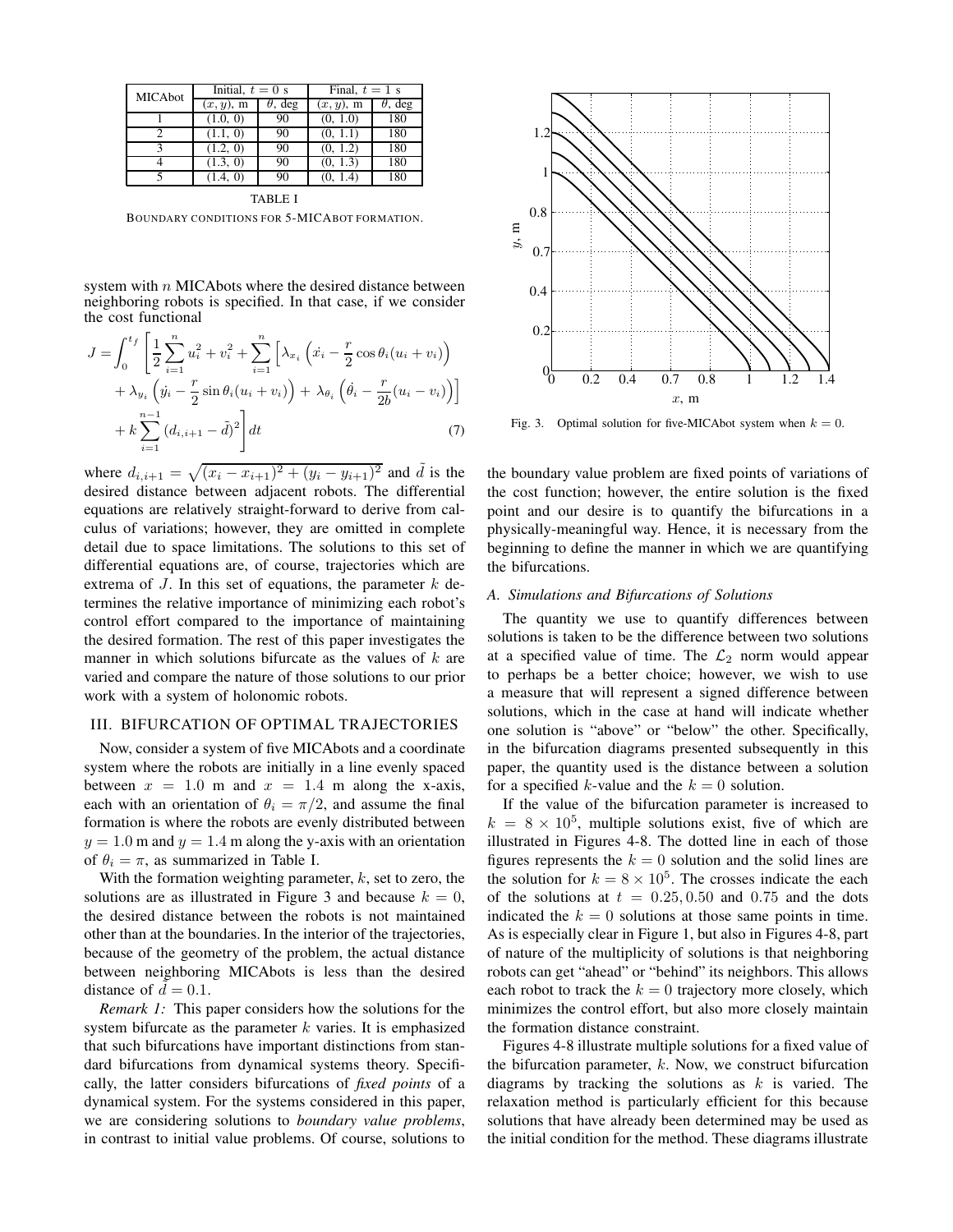

Fig. 4. Solution 1, positions marked at  $t = 0.25, 0.50,$  and 0.75 s.



Fig. 5. Solution 2, positions marked at  $t = 0.25, 0.50,$  and 0.75 s.



Fig. 6. Solution 3, positions marked at  $t = 0.25, 0.50$ , and 0.75 s.



Fig. 7. Solution 4, positions marked at  $t = 0.25, 0.50,$  and 0.75 s.



Fig. 8. Solution 5, positions marked at  $t = 0.25, 0.50,$  and 0.75 s.

the difference between solutions and the  $k = 0$  solution for a range of k-values.

It makes sense that as  $k$  is increased the number of solutions to the boundary value problem will increase. This is because in the limit as  $k \to \infty$ , only the maintaining the formation matters compared to the control effort. Hence, in the limit, one would expect that any trajectory which maintains distance between the robots is a solution. Figures 9 through 13 are consistent with this.

# *B. Discussion*

These bifurcation results illustrate a subtle, but important distinction relative to our previous results. Specifically, in [16], [17], which considered *holonomic* systems, we showed that the bifurcation diagrams must be symmetric in that, for the five-robot formation problem like the one considered in this paper, the bifurcation diagrams for robots one and five must be symmetric in that they are reflections of each other, the diagrams for robots two and four must be similarly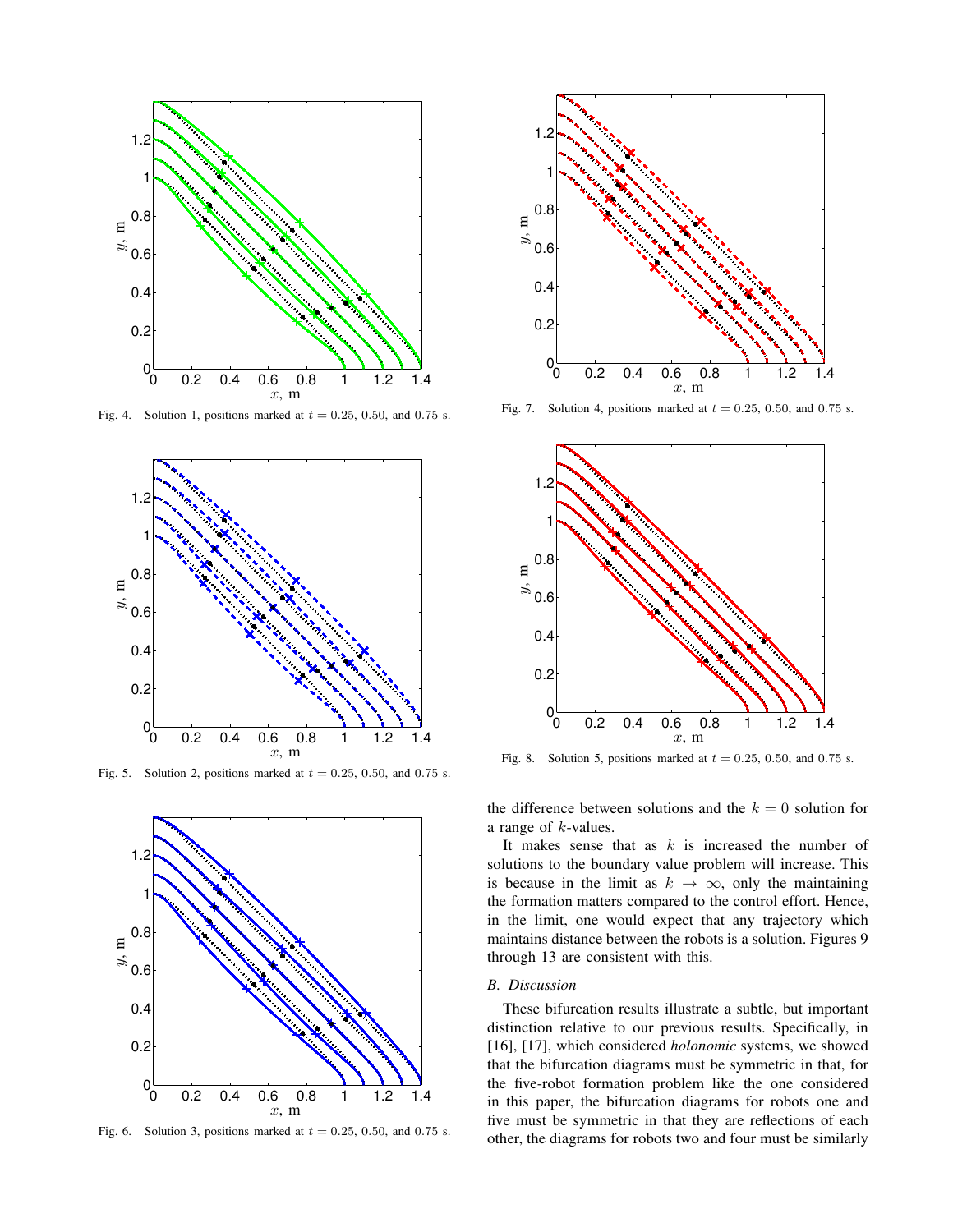

Fig. 9. Bifurcations at  $t = 0.25$  s for MICAbot 1.









symmetric and the bifurcation diagram for robot three must be symmetric with respect to itself.

For the current system, this result does *not* hold. This is most easily seen for robots two and four at the right end (high k-values) of the bifurcation diagram where the branches cross for solutions 1 and 5 and also for solutions 2 and 4, but not at the same k-value (other differences are similarly evident). This is *not* a numerical artifact, because the persistence of this difference was investigated by a grid resolution convergence study by increasingly refining the finite difference meshes. In fact, the symmetry of the system is broken by the MICAbot itself because the left and right wheels travel different distances along most trajectories that are not straight lines. The order of the differences between the bifurcation diagrams appears to be on the order of a couple percent, which is also approximately the order of the spacing between the wheels on the MICAbot relative to the overall length of the trajectory. An interesting area of current work is to determine whether the differences between the bifurcated solutions may be bounded, and if so, what sorts of computational savings may be obtained therefrom.